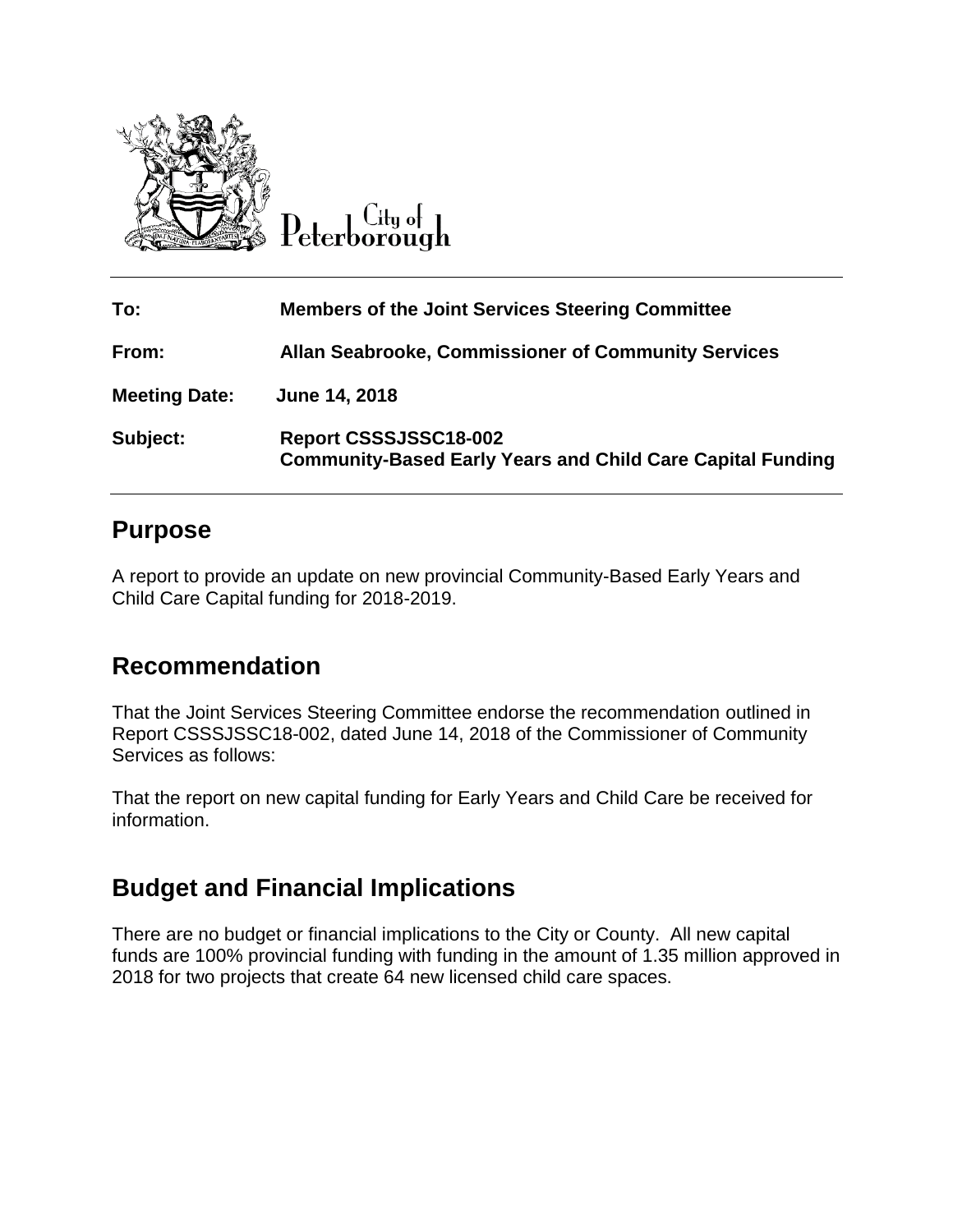### **Background**

In November, 2017 the Ministry of Education announced details of a new Community-Based Capital funding program for child care and child and family programs (CBCP). The CBCP supports the government's vision to ensure that all children and families have access to a range of high-quality, affordable child care programs and services that contribute to children's learning, development and well-being. In 2017, the government committed to help 100,000 more children access affordable, quality licensed child care over five years and as part of this commitment, the government is making new capital investments. Over the next two years the government will provide capital funding for new construction, renovations, retrofits, and additions to support the creation of new licensed child care spaces in community-based facilities for children 0-4 years.

City staff, working in collaboration with community partners submitted a CBCP funding application in January for three capital projects. In April, 2018 the Ministry of Education confirmed approval of funding for the following two projects:

| <b>Child Care Operator &amp; Location</b>                | <b>Expanded</b><br><b>Access</b> | <b>Anticipated</b><br><b>Opening</b> | <b>Project</b><br><b>Funding</b> |
|----------------------------------------------------------|----------------------------------|--------------------------------------|----------------------------------|
| Trent Child Care - 832 Charles St,<br><b>Bridgenorth</b> | 15                               | Sep-18                               | \$200,000                        |
| Compass ELC - 526 McDonnel St,<br>Peterborough           | 49                               | Sep-19                               | \$1,150,000                      |
| <b>Total</b>                                             | 64 spaces                        |                                      | \$1,350,000                      |

Funding for both projects will flow to the municipality for payment to the operator in accordance with the terms and conditions set out by the Ministry. The initial cash flow is expected in the spring of 2018 and will be 66 percent of the total project costs. The subsequent cash flow of 34 percent will be flowed once staff receive and submit the project floor plan approval letter issued by the Ministry's Licensing branch.

The municipality is responsible for implementing appropriate measures to ensure that the project cost and scope are within the approved funding, and adhere to operational requirements. Projects are required to open no later than December 31, 2020.